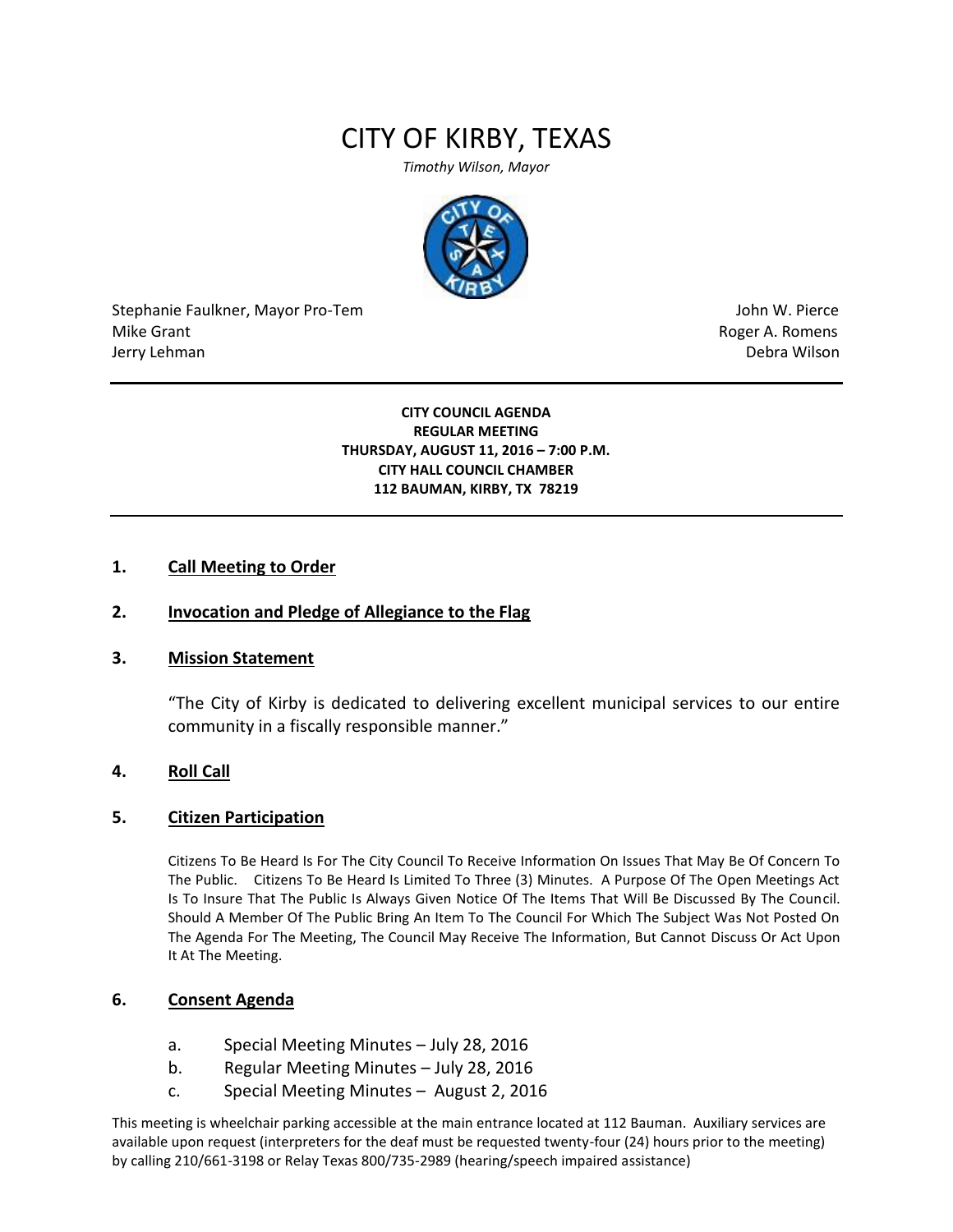# **7. Presentation:**

- a. Recognize Employee Of The Month
- b. Republic Services Tom Armstrong
- c. Mosquito Prevention Roger Aguillon, Director of Public Works

## **8. Budget Workshop**

a. Budget Workshop To Discuss Proposed Budget FY 2016-2017

## **9. Discussion And Possible Action**

- a. Discussion And Possible Action To Consider Bids For Elevated And Ground Storage Tank Painting 2016
- b. Discussion And Possible Action Regarding P16-01 ATASCOSA BBQ SUBDIVISION – FINAL REPLAT – Being 16.59 Acres Establishing Lots 2-3, Block 1, C.B. 5092, Being A Replat Of Lot 1 Of the Ackerman-Nguyen Commercial Subdivision, Recorded In Volume 9567, Page 18 Of The Deed And Plat Of Records Of Bexar County, Texas.
- c. Discussion And Possible To Consider Ordinance No. O-2016-793, An Ordinance Amending The Zoning Ordinance Of The City Of Kirby, Texas, To Grant A Specific Use Permit #2016-006 For Use Of The Property As A Multi Family Dwelling District (R-2) Property In A Commercial District (C-2), Located At CB 5941 BLK 3 LOT W 1/2 OF 22, Also Known As 426 Edalyn, Kirby, TX 78219. This Is The Second Reading.
- d. Discussion And Possible Action Regarding Ordinance No. O-2016-794 An Ordinance Repealing Section 73.01 Of The Code Of Ordinances And Adding Section 71.06, No Parking Zones, To Chapter 71, Stopping, Standing, And Parking, Of The Code Of Ordinances To Specify No Parking Zones And Related Restrictions And Including A Penalty Of A Fine Not To Exceed \$500 For Violations. This Is The Second Reading.
- e. Discussion And Possible Action To Consider A Request For A Variance To The Zoning Ordinance For The Construction Of A Carport To Be Built Within The Twenty-Five Foot Setback; Located At CB 5092A BLK 1 LOT 22; Otherwise Known As 2019 Hickory Hill, City Of Kirby, Bexar County, Texas.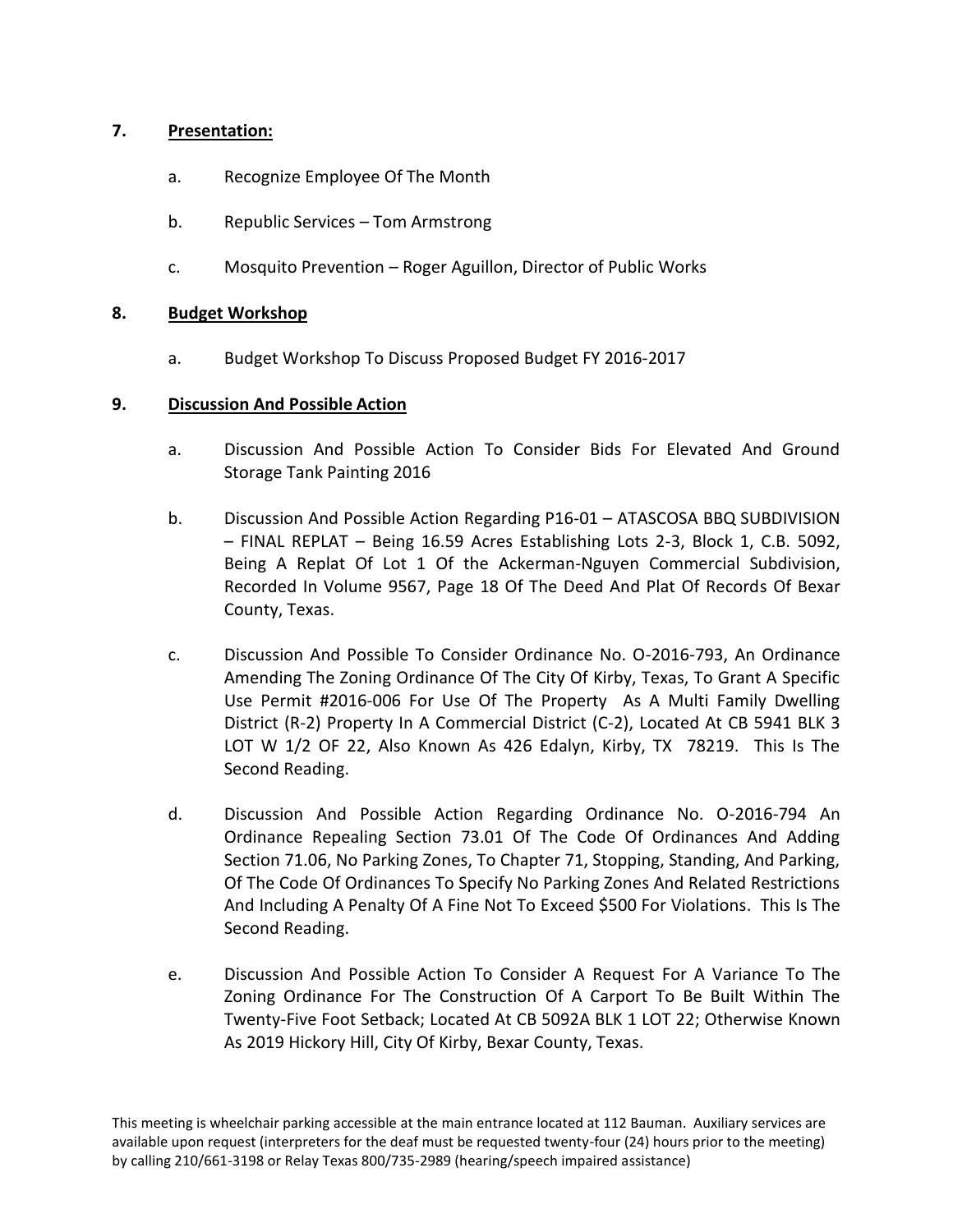- f. Discussion And Possible Action Authorizing Mayor To Sign Second Amendment To Amended And Restated Interlocal Agreement Between Bexar County Emergency Services District No. 11 And The City Of Kirby, Texas For Fire Protection And First Responder Emergency Medical Services
- g. Discussion And Possible Action To Reappoint Members To The Planning And Zoning Commission To Terms Expiring August 2018
- h. Discussion And Possible Action Regarding The Kirby Municipal Pool
- i. Discussion And Possible Action Regarding Established 2016-2017 Goals For The City Of Kirby.
- j. Discussion And Possible Action Regarding The Future Plans For The Kirby Senior Center

# **10. Executive Session**

a. Executive Session Pursuant To The Texas Government Code, Section 551.074, Personnel Matters, For Deliberation And Evaluation Of City Manager

## **11. Reconvene To Open Session**

a. Discussion And Possible Action On City Manager's Contract

## **12. Council Updates**

- a. Planning & Zoning
- b. Buildings & Standards
- c. Crime Control
- d. Beautification & Recycling
- e. Parks & Recreation
- f. Economic Development
- g. Ordinance Review

## **13. Requests and Announcements**

a. Requests By Mayor And Council Members For Items To Be Placed On Future City Council Agendas And Announcements On City Events/Community Interests

## **14. Adjournment**

This meeting is wheelchair parking accessible at the main entrance located at 112 Bauman. Auxiliary services are available upon request (interpreters for the deaf must be requested twenty-four (24) hours prior to the meeting) by calling 210/661-3198 or Relay Texas 800/735-2989 (hearing/speech impaired assistance)